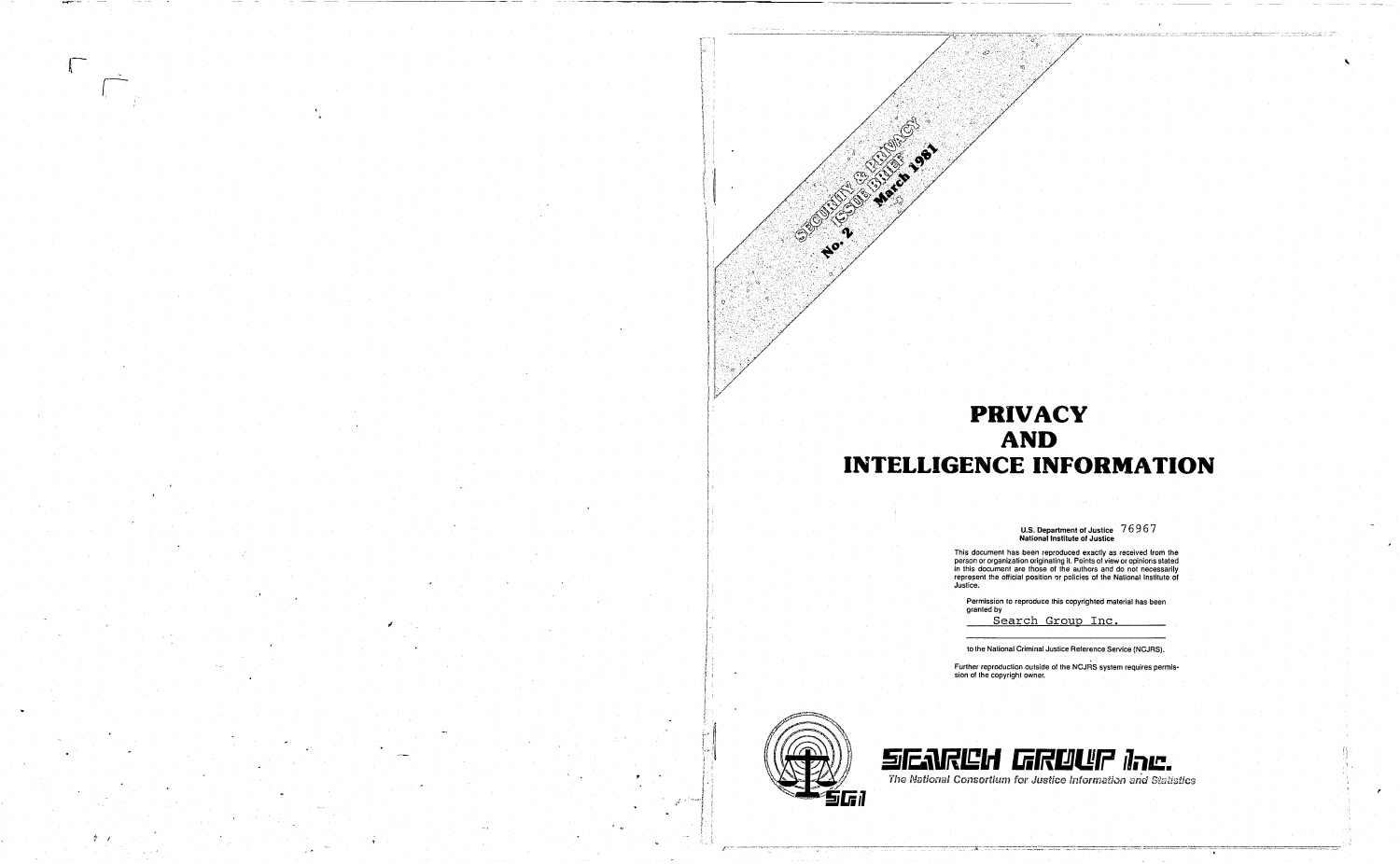# **SEARCH ISSUE BRIEFS**

SEARCH, the National Consortium for Justice Information and Statistics, provides support to state and local agencies in all aspects of information system planning, design, implementation and management. SEARCH has particularly strong experience in the area of security and privacy of criminal justice information. This program is designed to support the successful implementation of security and privacy principles by clarifying national security and privacy issues and requirements. This is being accomplished through a grant from the Bureau of Justice Statistics, U.S. Department of Justice, which provides resources to guide and assist states in how to respond to federal and state privacy requirements.

In order to maximize the use of information contained in its data base, SEARCH plans to prepare quarterly issue briefs which will review and discuss topics of current interest to privacy specialists.

This paper constitutes Issue Brief No. 2, Privacy and Intelligence Information. It reviews major issues involved in the development of policy governing police intelligence information management and two operational policy models.

#### **Project Staff**

Gary R. Cooper, Deputy Director, SEARCH Paul L. Woodard, Attorney, SEARCH

**Project Monitor** 

Carol Kaplan, Director, Privacy and Security Staff **Bureau of Justice Statistics** 

> Copyright © SEARCH Group, Inc. **March, 1981**

Report of work performed under Grant Number 80-BJ-CX-0007, awarded to SEARCH Group,<br>Inc., of Sacramento, California, by the Bureau of Justice Statistics, U.S. Department of Jus. fice.

Points of view or opinions stated in this document do not necessarily reflect the official position or policies of the U.S. Department of Justice.



SENRCH GRUUP Inc. The National Consortium for Justice Information and Statistan 925 SECRET RIVER DRIVE SACRAMENTO, CALIFORNIA 95831 (916) 392-2550 DR. ROBERT J. BRADLEY, Chairman STEVE E. KOLODNEY, Executive Director

In the last decade, much progress has been made in the area of privacy of criminal history records. SEARCH surveys indicate that virtually every state has passed legislation which deals with some aspect of security of those records and the privacy rights of record subjects, and many states have established comprehensive controls dealing with the security and privacy of criminal history records.

However, few states have dealt specifically, let alone comprehensively, with the collection and use of intelligence information. This inactivity reflects a widespread reluctance to deal in specific statutory terms with the management and regulation of this highly sensitive information. Intelligence and investigative information generally has been excluded from the coverage of security and privacy legislation and Freedom of Information legislation. Instead, its management has been left to professional law enforcement officials who presumably are more familiar with investigative techniques and, therefore, the special needs of law enforcement agencies for investigative and intelligence data. This approach is not likely to be acceptable to the public during the coming decade. The Watergate scandal and other publicized examples of abusive and intrusive information gathering practices by

In brief, the main issues that must be addressed in a policy on intelligence information management are:

# Collection

Questions that must be resolved in connection with collection concern the types

# **INTRODUCTION**

Federal intelligence agencies have led Congress to consider legislation to control the record practices of the Federal intelligence community. In addition, publicity surrounding covert police intelligence and surveillance activities against dissident groups has heightened public awareness of the potential threat to individual privacy associated with this kind of police activity. It seems likely that there will be increasing pressure in the states for regulations to balance legitimate law enforcement investigative and intelligence needs against the individual's interest in personal privacy, particularly in the sensitive areas of First Amendment rights, such as political, religious or social activities, associations and beliefs.

This paper summarizes some of the main issues involved in the formulation of policy concerning police intelligence information management, and discusses two recent documents that are relevant to these issues: (1) the revised Criminal Intelligence Systems Operating Policies issued by the Office of Justice Assistance, Research and Statistics (formerly the Law Enforcement Assistance Administration), and (2) an ordinance enacted by the City of Seattle establishing policies governing the Seattle Police Department's investigative and intelligence activities.

#### **ISSUES**

of information that may be collected, the circumstances that permit the collection of information about a particular individual, and police techniques that may be used in collecting the data. Perhaps the most important questions are those concerning the collection of information about political, religious or other constitutionally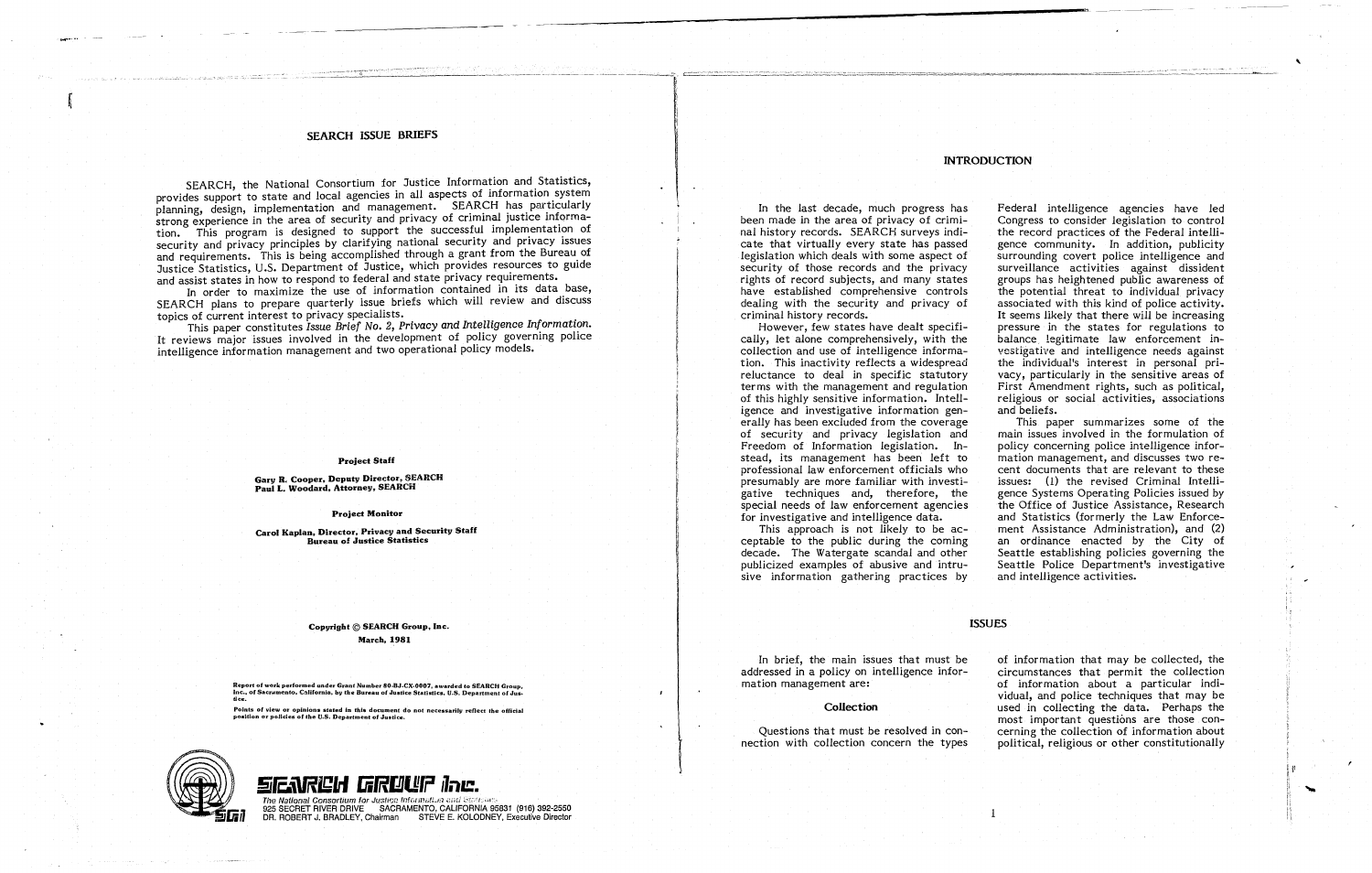protected activities, since these are the activities where patterns of abuse have occurred most often. A related question is whether and for what purposes information may be collected about private sexual activities or tendencies. From the standpoint of privacy protection, rigid controls seem necessary to insure that police intelligence activities do not impinge on constitutionally protected rights. However, the controls must not be so rigid as to unduly hamper the police in dealing with criminal and terrorist activities which may attempt to hide behind the mantle of political, religious or community groups.

Another major issue involves the circumstances which may permit the collection of intelligence data about particular persons. Must the data collection have a nexus to criminal activity and how direct must the connection be? Must there be actual or suspected criminal acts already consummated or about to be consummated, or may information be collected on criminal activities that mayor may not occur in the future? Must the individual about whom the information is collected be directly involved in the criminal activity or is it sufficient that the information be relevant to criminal activity by other persons, such as relatives or business or social associates?

The greatest privacy protection would be ensured by a policy requiring the individual to be directly involved in completed or imminent criminal activity. However, from the standpoint of effective police operations, such a strict policy might unduly hamper investigations of organized criminal groups which include large numbers of participants in complex and diverse criminal activities over a broad geographical area and which continue over a long period of time.

Other questions concern the use of particular police investigative techniques. For example, should there be limits on the use of paid informants or infiltrators? If infiltrators are used, should there be limits on the types of groups or organizations

they may attempt to infiltrate and on the extent of their activities within these groups?

# **Security**

For obvious reasons, intelligence and investigative information is extremely sensitive and deserves strict protection. Much of the information is unverified and may contain allegations or references to associations that can be extremely damaging to innocent persons. Most of the information will never be used or tested in court and many persons whose names are in intelligence files will never be arrested. Thus, it is critical to the privacy interests of these individuals that the security of intelligence information be protected against unauthorized access.

Most police agencies appreciate the sensitivity of intelligence data and evidence suggests that they guard it carefully. However, the advent of computers and other automated data handling equipment raises new issues about the security of intelligence data. May such data be safely stored in computers? What access controls are necessary to protect against unauthorized penetration? Should remote terminal access be permitted? May raw intelligence information be transmitted over computer links or must computerized systems be limited to name index-pointer systems?

#### Access

Since much intelligence data is unverified and perhaps unreliable, the issue of access is critical from the standpoint of personal privacy. Within a police agency, which officers may have access to intelligence data and for what purposes? May intelligence data be disseminated outside the agency that collected it and, if so, for what purposes and under what safeguards? May intelligence data be disseminated to non-law enforcement agencies or individuals, such as credit agencies, employers or private investigators?

.,..

# **Retention**

Retention *is* one of the most controversial issues involved in the management of intelligence information. May intelligence data be stored indefinitely or must *it*  be reviewed periodically and purged if no longer relevant or reliable? From the privacy protection viewpoint, periodic review and purge should be required, since much intelligence data is unverified and the passage of *time* makes the data even less valuable. However, from the viewpoint of the police, frequent review and revalidation is expensive and time consuming, often prohibitively so. Clearly, some periodic review and purge of intelligence files is desirable; the problem is to devise an approach that ensures some degree of relevancy and validity of retained information.

## **Sanctions**

In order for any intelligence information management policy to be effective and to earn public confidence, there must be some means of enforcing adherence to the policy. Among the available methods

are civil or criminal penalties against police personnel who violate the policy or civil causes of action for damages against the police department or the parent governmental entity. Questions arising under this approach include whether police personnel should be subject to penalties for good faith unintentional violations in the course of their duties and whether the governmental entity should be subject to liability for violations by employees acting outside the scope of their duties.

Other enforcement approaches include independent outside audit of police intelligence files to insure that violations have not occurred. While outside audit is unquestionably an effective enforcement approach, it raises serious issues concerning the integrity of intelligence files, the compromise of the identity of informants or infiltrators and the willingness of other police agencies to exchange information with an agency subject to outside audit, especially if the audit is by non-law enforcement personnel.

Finally, enforcement methods may include traditional personnel disciplinary sanctions, such as discharge, demotion, suspension or transfer.

#### **THE OJARS POLICY GUIDELINES**

The OJARS Policy Guidelines were issued by LEAA in 1978 and subsequently amended and reissued in 1980 by OJARS (the agency that resulted from a congressional reorganization of LEAA). The purpose of the guidelines is to ensure that all criminal intelligence systems supported under the Omnibus Crime Control and Safe Streets Act are operated in conformance with the privacy and constitutional rights of individuals. The guidelines apply to both discretionary grants by OJARS and to formula grants to the states which are subgranted to state and local governments. While the guidelines are not intended to

3

be comprehensive, they do set important limits on the collection and dissemination of intelligence information by covered law enforcement agencies and require the agencies to adopt more comprehensive policies in some areas.

# **Collection**

The general rule set by the guidelines is that intelligence information about a particular individual may be collected and maintained only if *it* is "reasonably suspected" that the individual is involved in criminal activity and that the information "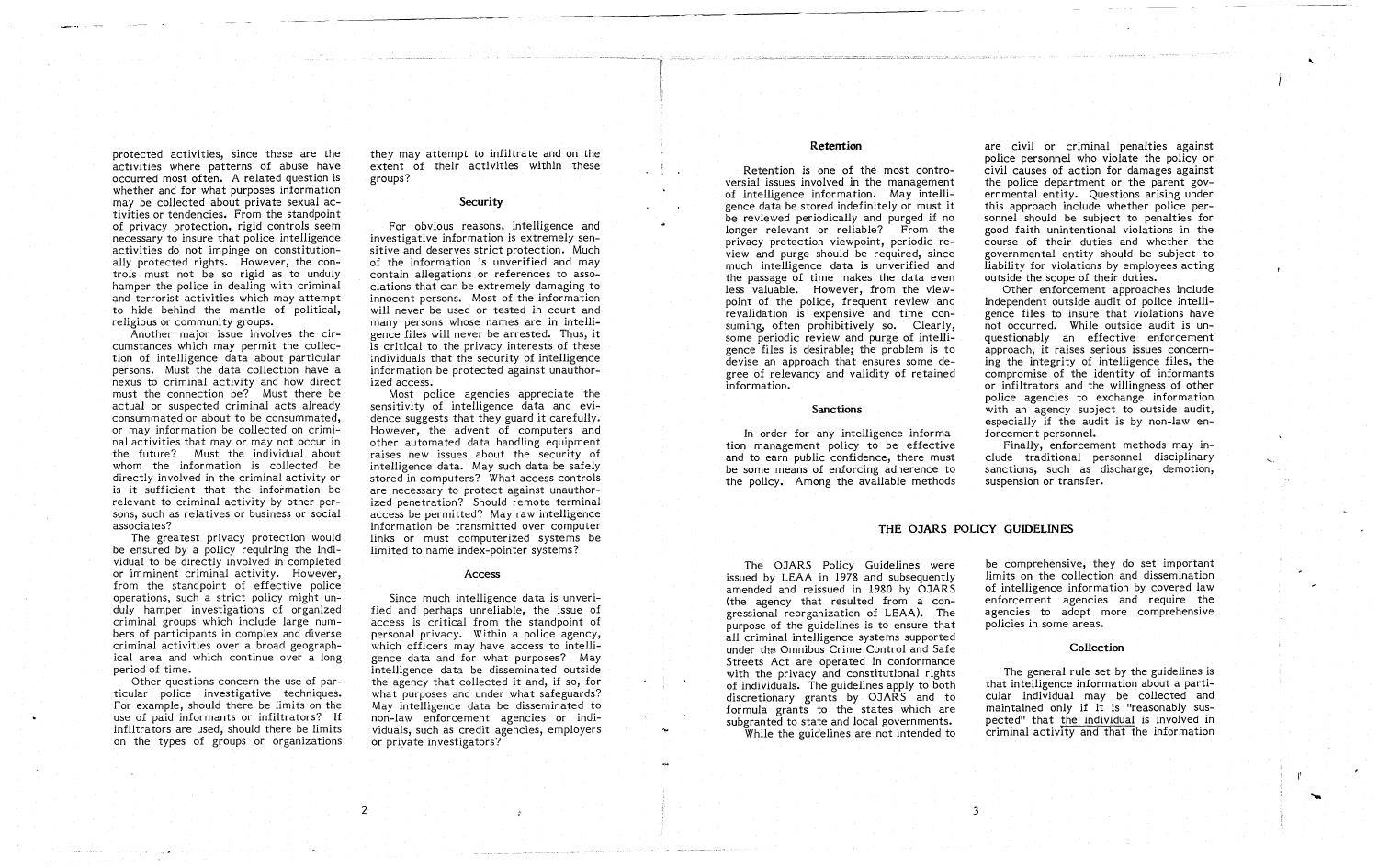is relevant to that criminal activity. Thus, it would not be permissible to collect information about business associates, relatives or friends of persons suspected of criminal activity unless there were reason to suspect that these persons were themselves involved in the criminal activity. If the information relates to political, religious or social views, associations or activities, the rule is more stringent. Such information may be collected and maintained only if it "directly relates to an investigation of criminal activities and there are reasonable grounds to suspect the subject of the information is or may be involved in criminal conduct." Thus, there must be a criminal investigation in progress and there must be reasonable "grounds," rather than mere suspicion, that the subject of the information is involved in criminal activities directly related to the investigation.

#### **Dissemination**

law enforcement officials must agree to follow procedures regarding data entry, maintenance, security and dissemination that are consistent with the guidelines.

# **Security**

The guidelines provide that intelligence data may be disseminated only to law enforcement officials, inside or outside of the agency collecting the information, "where there is a need to know/right to know the data in the performance of a law enforcement activity." The commentary to the original guidelines declined to offer a specific definition of "need to know/right to know," but stated that the term is generally understood in the law enforcement community to require that a criminal justice official requesting access to an intelligence file must establish that he is conducting an investigation pursuant to his official duties and that he needs the information in connection with the investigation. The guidelines require each covered agency to establish written standards defining need to know/right to know more specifically.

If intelligence data is disseminated outside the collecting agency, the recipient

4

Agencies maintaining intelligence data are required to establish administrative, physical and technical safeguards to protect the data against damage or unauthorized access. These safeguards are to include an audit trail of disseminations outside of the agency.

#### Review

The guidelines require each covered agency to establish procedures to assure that all information which is retained has continuing relevance and importance. The procedures must provide for "periodic review" of data and destruction of any informa tion which is "misleading, obsolete or otherwise unreliable." The original guidelines required agencies to review intelligence files at least every two years and to indicate the reason for retaining any information longer than two years. However, the amended 1980 guidelines deleted the two-year requirement on the grounds that it might be too burdensome and expensive for some agencies. The guidelines now permit periodic review on time schedules developed by individual agencies, but require that any information retained longer than two years must be reviewed and revalidated before it can be utilized or disseminated.

The ordinance seeks to provide these protections through four mechanisms:

# Automated Equipment

The guidelines provide that OJARS must approve system designs for the use of automated equipment for the storage and dissemination of intelligence information. They also prohibit direct remote terminal access to intelligence data stored in computers.

 $\int$  $\mathbb{R}^n$ 

# Sanctions

The guidelines do not provide sanctions, but require each agency to adopt sanctions to control unauthorized access, utilization and disclosure of intelligence information. However, accountability to OJARS is assured by a "funding guideline" which stipulates that intelligence systems will be funded only if control and supervision of

information collection and dissemination will be retained by the head of a government agency or by an individual with general policy making authority who has been expressly delegated control and supervision by the head of the agency. This supervising authority must certify in writing that he takes full responsibility and will be accountable for compliance with the guidelines.

# THE SEATTLE POLICE INTELLIGENCE ORDINANCE

Seattle City Ordinance No. 108333, passed on July 2, 1979 and effective January 1, 1980, is perhaps the first legislative attempt to deal comprehensively with all aspects of police intelligence and investigative operations. As such, it should be of interest to other jurisdictions considering the adoption of legislation on this subject.

Because the ordinance deals with all aspects of police work, it is lengthy and complex. Although no attempt will be made in this issue brief to describe the ordinance in detail, its general approach will be described and a summary of its major provisions set out.

# Approach

The approach of the ordinance is to deal with all aspects of the work of the Seattle Police Department related to criminal investigations and the collection and utilization of investigative and intelligence information. However, the main direction of the ordinance is to provide protections of individual privacy in areas where patterns of abuse historically have occurred. Thus, special protections are included for constitutionally protected activities, including political, religious and social activities and private sexual activities; and special attention is given to certain police techniques that have historically been overly intrusive in these areas, including

5

the use of infiltrators, paid informants and the collection of information for the protection of visiting dignitaries.

(1) Internal controls,

(2) Audit trails,

(3) An independent auditor,

(4) Civil liability.

Since the intent is to provide needed protections in specially sensitive areas, the ordinance carves out exceptions to the main provisions of the bill in areas of police work where patterns of abuse historically have not been experienced. Thus, a major exception exempts criminal investigations where criminal charges have been filed and the rules of discovery and other protections inherent in the criminal process are available for the protection of individuals. The bill also exempts confidential communications, materials open to public inspection, administrative records and "incidental references" to otherwise restricted information. This latter exemption excludes incidental references to sensitive information obtained during the course of normal police work, where the objective of the police activity was not to obtain the sensitive data. For example, passing references to sex or political beliefs or activities contained in incident

,

 $\frac{1}{\epsilon}$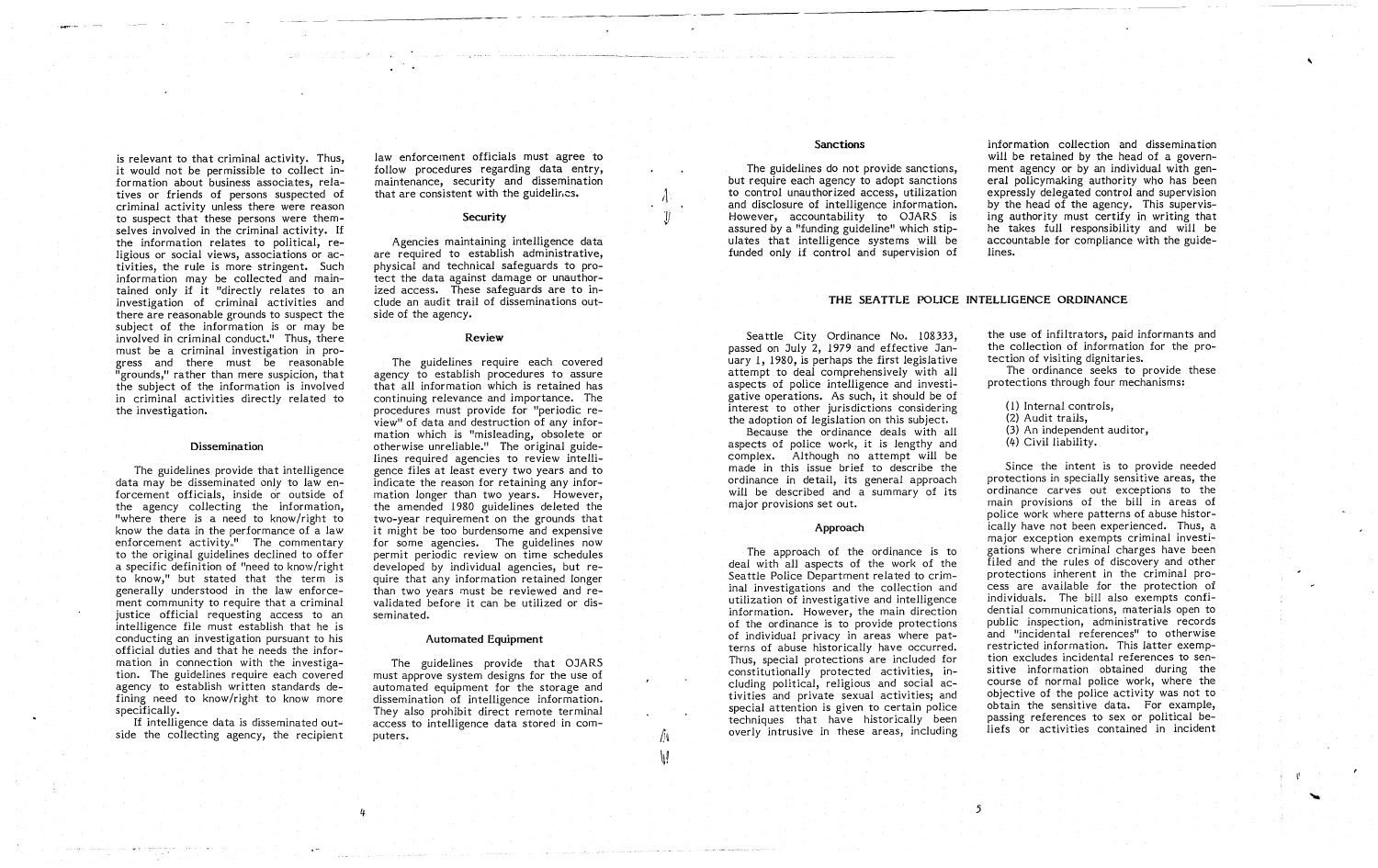"""""""' .... <sup>~</sup> -

> reports would not be covered by the ordInance.

The effect of the exclusions is to carve out the great majority of work essential to the daily operation of the police department, thus relieving the administrative burden on the  $\mathcal{L}$  partment in areas where abuse is not likely and concentrating on the narrow scope of police techniques where abuse has most often occurred.

## Restricted Information

"Restricted information" is defined by the ordinance as information about political, religious, social or community associations, activities, beliefs or opinions. The definition covers most activities protected by the constitution, including civil rights activities, community activities, and organizations or demonstrations for the furtherance of such activities or beliefs. This type of information is the main area of concern of the ordinance. The controls, prohibitions and procedures set out in the ordinance are designed primarily to prevent police abuses in the political/ religious/social area.

# **Collection**

Restricted information may be collected only upon the issuance of a written authorization obtained from a lieutenant or higher ranking officer. Authorizations may be granted only when there is a reasonable suspicion that the subject of the information is involved in criminal activity or is a victim or witness of criminal activity, and the information sought is relevant to the criminal activity or the arrest of the subject of the information. Authorizations are good for 90 days and may be renewed if grounds, such as new information, can be shown.

The authorization must be issued in writing and must set out detailed reasons for its issuance, including a description of the information to be sought and a state-

6

ment of the facts and circumstances creating a reasonable suspicion of criminal  $\ln$ volvement of the subject of the information. This authorization procedure is designed to create a detailed paper audit trail to facilitate control and examination of the collection of information in this sensitive area.

### **Dissemination**

The ordinance provides that restricted information may not be transmitted to another criminal justice or governmental agency unless the agency has a need for the information that would be sufficient to obtain an authorization. Dissemination logs must be kept of each such dissemination.

### Informants

The ordinance contains *limits* on the use of informants or infiltrators to gather restricted information about political, religious, social, *civil* rights or community organizations. The use of these police techniques to gather information in other areas, such as organized criminal groups, is not limited by the ordinance.

Where restricted information *is* to be gathered by an infiltrator, the Chief of the Seattle Police Department must approve an authorization stating the need for the use of the infiltrator, the matters about which information is to be collected and protective measures to insure minimum *in*trusion and to avoid unreasonable infringement of the rights of the organization to be infiltrated.

The ordinance also limits the use of paid informants to collect restricted information about political/religious groups. In such cases, the techniques of the informant and *his* participation in criminal activities are subject to specific limitations. If the informant is not paid or if the information to be collected *is* not restricted, the limitations do not apply.

The ordinance creates a civil cause of action against the *City* of Seattle for injuries proximately caused by willful violations of the ordinance by police department personnel in the scope and course of their duties. Liquidated damages are provided for in the amount of \$500 for individuals and  $$1,000$  for organizations.

i\ I, 'i I d Ij

1 II [1

۰.

 $\Delta$ 

## Protection of Dignitaries

Since police agencies historically have used the pretense of dignitary protection to collect information on dissident political groups, the ordinance contains specific controls applicable to this technique. A separate authorization procedure *is* established and files including restricted information collected for this purpose are required to be kept separate from other investigative files. Strict *time* limits for collection and purging of the information are set, access logs are required to be kept. and limits are set on the dissemination of such information outside of the Seattle Police Department.

## Sexual Information

Sexual information is the second major category of information principally covered by the ordinance. It includes any information about a person's sexual practices or orientation. Private sexual information may be collected only when there is a specific connection to criminal activity involving sexual matters (such as rape, prostitution, pandering, procuring or pornography), and the information appears reasonably relevant to the investigation of such criminal activity or the arrest of the subject of the information. Such information may be disseminated outside of the Seattle Police Department only if the recipient criminal justice or governmental agency has a need for the information that would justify its collection under the ordinance.

No authorization is required for the collection of private sexual information in connection with the investigation of sexrelated crimes, and no authorization may be issued to permit the collection of such information for any other purpose.

#### Auditing

Perhaps the most innovative procedure in the ordinance is the use of an indepen-

7

dent outside auditor to assure compliance by the police department. The auditor is appointed by the Mayor and confirmed by the City Council for a three-year term. He is granted access to all Police Department files, except for certain internal personnel and confidential files and files relating to investigations of organized crime or government corruption that are certified by the Court Prosecuting Attorney for exemption from the auditor's review. This exception *is* included to permit the prosecuting attorney to withhold from the auditor certain especially sensitive case files, provided that the prosecuting attorney certifies that he will discharge the powers and responsibilities of the auditor with respect to such files to assure that the terms of the ordinance are met.

The auditor *is* required to review police department files at unscheduled intervals (but at least once every 180 days) to assure that the ordinance *is* satisfied. He is required to make summary reports of his findings to the Mayor and other city officials, including descriptions of any substantial violations of the ordinance discovered during the audit. He is also required to provide written notice to any person about whom restricted information has been collected if he has a reasonable belief that the information was collected in violation of the ordinance and would create civil liability under the ordinance.

Thus, the principal enforcement mechanism *is* independent audit and notice to individuals whose rights may have been violated, coupled with civil causes of action for damages.

# Liability

: I'

,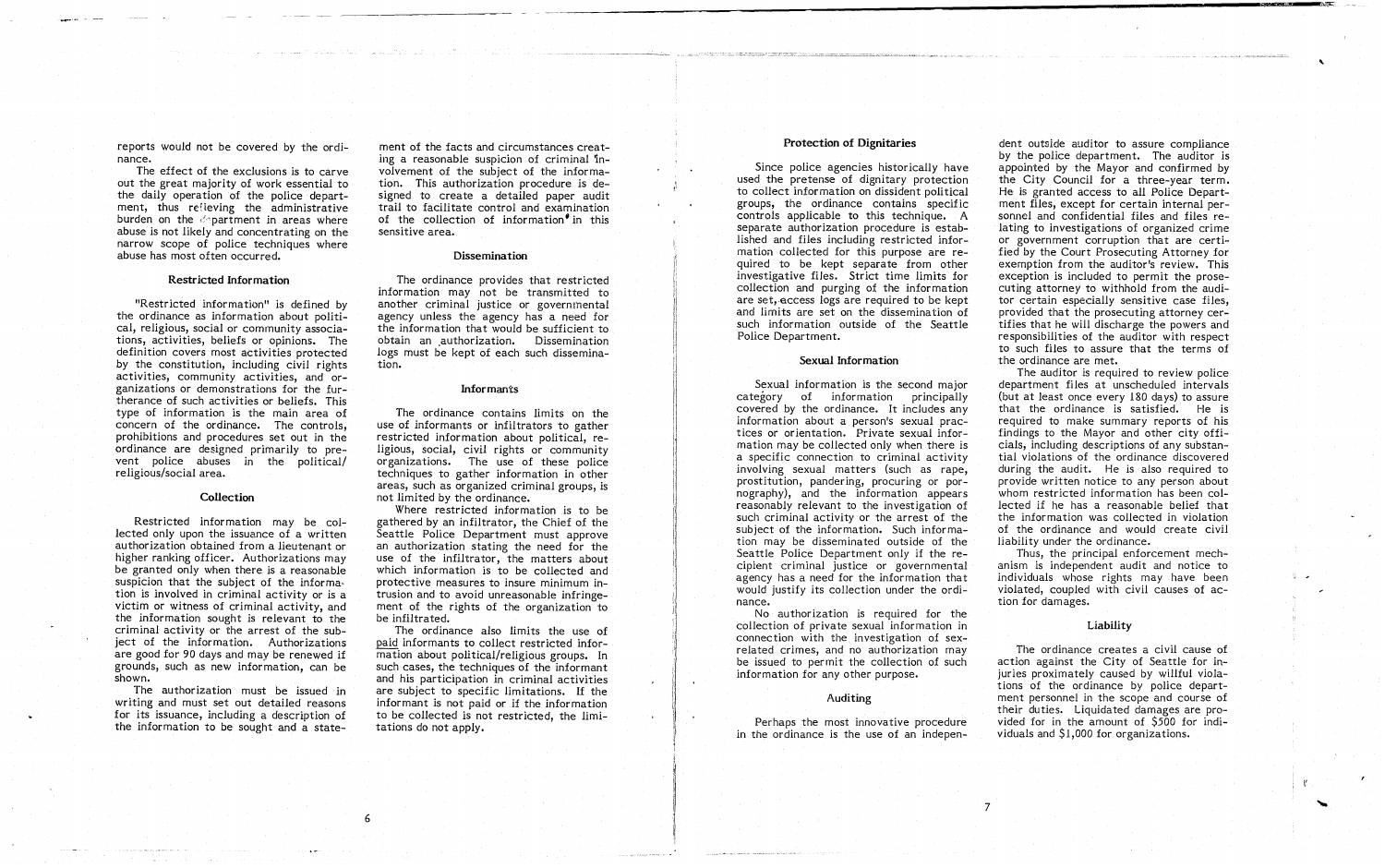The cause of action *is* against the city only and personal liability is expressly denied for any act or omission by a city employee made in good faith in the scope and course of official duties. However, city employees are subject to disciplinary sanctions, such as reprimand, suspension, transfer or discharge.

# **CONCLUSION**

Although there has been little activity in recent years in the area of the regulation of investigative and intelligence information, this issue brief demonstrates that some attention has been given to the subject and at least one comprehensive legislative package has been produced. The Seattle ordinance is an excellent example of the kind of approach that might be taken to regulation of the full range of police investigative and intelligence activities. Although *it* remains to be seen how well some of the innovations will work and

whether or not the ordinance will hamper legitimate police activities, the Seattle approach is courageous.

Whether other jurisdictions adopt this comprehensive approach or the more limited approach of the OJARS regulations, it seems clear that increased public attention recently focused on police intelligence activities *will* cause greatly increased legislative and regulatory activity in this important ·area of criminal justice information law and policy.

# MEMBERSHIP GROUP

# SEARCH GROUP, INCORPORATED

Chairman: Dr. Robert J. Bradley Vice Chairman: Frank J. Rogers

Texas: Thomas J. Stovall, Jr., Judge, 129th District of Texas Washington, D.C.: Larry Polansky, Executive Officer, District of Columbia Court System

Alabama: Ruffin W. Blaylock, Director, Alabama Criminal Justice Information Center Arkansas: Charles C. McCarty, Manager, Statistical Analysis Center, Arkansas Crime Information Center California: Michael V. Franchetti, Chief Deputy Attorney General, California Department of Justice Colorado: William R. Woodward, Deputy Director, State Division of Criminal Justice Kansas: Michael E. Boyer, Director, Statistical Analysis Center Kentucky: Major James H. Hosley, Administrative Services Command, Division of Administration, Bureau of State Police Maine: Robert Wagner, Jr., Director, Bureau of Identification Oregon: Gerald C. Schmitz, Administrator, Data Systems Division, Oregon Executive Department South Carolina: Lt. Carl B. Stokes, South Carolina Law Enforcement Division South Dakota: Michael Hillman, Evaluation Section, Division of Law Enforcement Assistance Texas: Mike Hazlett, Office of the Governor, Office of General Counsel and Criminal Justice Vermont: Sergeant Billy J. Chillon, Director, Vermont Criminal Information Center Virginia: Richard N. Harris, Director, Division of Justice and Crime Prevention Virgin Islands: Frank O. Mitchell, Acting Administrator, Law Enforcement Planning Commission, Office of the Governor Washington: John Russell Chadwick, Director, Statistical Analysis Center, Division of Criminal Justice, Office of Financial Management West Virginia: Captain F.W. Armstrong, Department of Public Safety, West Virginia State Police Wisconsin: Paul H. Kusuda, Deputy Director, Bureau of Juvenile Services, Division of Corrections Wyoming: David G. Hall, Director, Division of Criminal Identification, Office of the Attorney General AT LARGE APPOINTEES

Alaska: Susan Knighton, Chief Planner/Deputy Director, Criminal Justice Planning Agency Arizona: Robert J. Edgren, ACJIS Division Manager, Arizona Department of Public Safety Connecticut: Benjamin Goldstein, Deputy Director, Justice Commission Delaware: Lt. Jay R. Brackin, Supervisor, Bureau of Identification, Delaware State Police Florida: Robert L Edwards, Director, Division of Criminal Justice Information Systems, Department of Law Enforcement Georgia: Walter E. Boles, Director, Crime Information Center, Georgia Bureau of Investigation Hawaii: Steven E. Vidinha, Hawaii Criminal Justice Statistical Analysis Center Idaho: Kelly pearce, Director, Idaho Department of Law Enforcement Illinois: Gary D. McAlvey, Bureau Chief, Bureau of Identification, Division of Support Services, Department of Law Enforcement !ndlana: Captain James Kinder, Indiana State Police, Data Systems Iowa: Appointment Pending Louisiana: Dr. Hugh M. Collins, Deputy Judicial Administrator, Supreme Court of Louisiana Maryland: Paul E. Leuba, Director, Data Services, Department of Public Safety and Correctional Services Massachusetts: Louis H. Sakin, Executive Director, Criminal History Systems Board, Executive Office of Public Safety Michigan: Henry Verkaik, Systems Analyst, Office of Criminal Justice Programs Minnesota: William J. Swanstrom, Assistant Director-Program, Crime Control Planning Board Mississippi: Gordon Skelton, Governor's Office of Criminal Justice Missouri: Dr. Robert J. Bradley, Director, Information Systems, Missouri Highway Patrol Montana: Larry Petersen, Police Planner, Board of Crime Control Nebraska: Lt. Colonel John E. Buist, Assistant Superintendent, Nebraska State Patrol Nevada: Michael de la Torre, Director, Nevada Department of Law Enforcement Assistance New Hampshire: Robert F. Allison, Director, New Hampshire Statistical Analysis Center New Jersey: Captain Herbert E. Plump, Division of State Police, Department of Law and Public Safety New Mexico: Captain David Kingsbury, Commander, Planning and Research Division, New Mexico State Police New York: Frank J. Rogers, Commissioner, Division of Criminal Justice Services North Carolina: William C. Corley, Director, Police Information Network North Dakota: Robert Vogel, University of North Dakota, School of Law Ohio: James R. Wogaman, CJIS/CDS Project Director, Department of Economic and Community Development, Administration of Justice Division Oklahoma: John Ransom, Executive Director, Oklahoma Crime Commission Pennsylvania: Dr. Alfred Blumstein, School of Urban and Public Affairs, Carnegie-Mellon University Puerto Rico: Domingo Rivera Millet, Esq., Director, Center of Criminal Justice Information Rhode Island: Appointment Pending Tennessee: Gene Roberts, Commissioner, Department of Safety Utah: L. Del Mortensen, Director, Bureau of Criminal Identification, Utah Department of Public Safety Washington, D.C.: Inspector Charles J. Shuster, Director, Data Processing Division, Metropolitan Police Department Georgia: Romae T. Powell, Judge, Fulton County Juvenile Court

Texas: Charles M. Friel, Ph.D., Assistant Director of the Institute of Contemporary Corrections and the Behavioral Sciences, Sam Houston State University

,

 $\mathfrak{g}=\frac{1}{2}+\frac{1}{2}+\frac{1}{2}+\frac{1}{2}+\frac{1}{2}+\frac{1}{2}+\frac{1}{2}+\frac{1}{2}+\frac{1}{2}+\frac{1}{2}+\frac{1}{2}+\frac{1}{2}+\frac{1}{2}+\frac{1}{2}+\frac{1}{2}+\frac{1}{2}+\frac{1}{2}+\frac{1}{2}+\frac{1}{2}+\frac{1}{2}+\frac{1}{2}+\frac{1}{2}+\frac{1}{2}+\frac{1}{2}+\frac{1}{2}+\frac{1}{2}+\frac{1}{2}+\frac{1}{2}+\frac{1}{2}+\frac{1}{2}+\frac{$